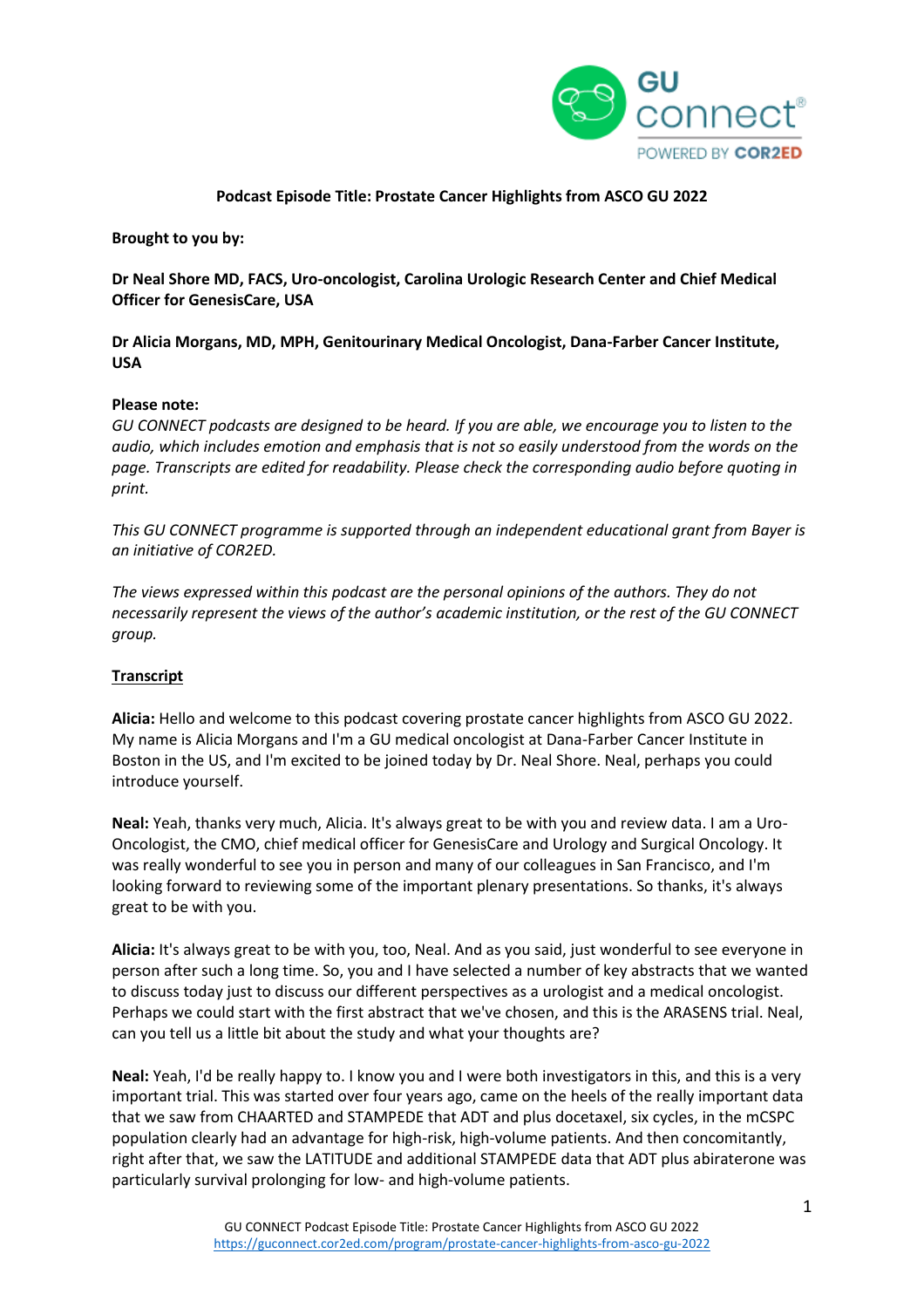So ARASENS, the first phase three trial, addressed the issue of triplet therapy, which I think some or most of our colleagues would understand, and that is your patients who present with metastatic castration-sensitive prostate cancer, and it can be in various tumour burdens and various histopathologies and PSAs. Essentially it was about 1300 patients, global study, randomised 1:1, about 650 patients in each arm and in the control arm patients received ADT plus six cycles of docetaxel and an oral placebo.

In the treatment arm, which ARASENS was addressing, was ADT plus six cycles of docetaxel and concomitant darolutamide *(erratum: 600mg BID)*. During the time of the trial development, there was work going on looking at darolutamide in the nmCRPC space known as the ARAMIS trial. So, this goes back to the concept of intensification of treatment. Is it well tolerated? More importantly, does it have efficacy? And Matthew Smith presented from the podium at ASCO GU and demonstrated that the primary endpoint of overall survival was clearly met. The hazard ratio was just slightly better than 0.70. The results were statistically significant, including many key secondary endpoints. The tolerability, which I was very pleased to see, was for an approximate five year follow up was very consistent with the tolerability that we've seen in both ARAMIS long term data and also realworld reports. So, this really is truly game changing. That's what Matthew Smith said in his presentation. And to the credit of the investigators, there was a simultaneous online publication in the New England Journal.

**Alicia:** Absolutely. You know, I think from a medical oncologist perspective, this study was the first to really give us an all-comers population that seemed to benefit from the triplet approach. And when I say all-comers, I should clarify to say that, of course, all of the patients in this trial were eligible and fit for chemotherapy. So that is a distinction from the real-world population that we see in clinic with metastatic hormone sensitive disease, because some of those patients certainly are not going to be fit for chemotherapy, as you know. But the patients who are fit for chemotherapy, as you mentioned, seem to benefit so substantially, and the side effect profile seemed relatively low burden.

And so, from my perspective, it seems like a relatively easy decision to add that darolutamide up front when we're starting chemotherapy and then just continue it and really an interesting approach for our patients, and I'm happy to have something to do after finishing chemo because although it's nice to have six cycles and then be done and just continue on with your backbone of androgen deprivation therapy, I think that the thought of taking some additional pills and getting such a benefit is not one that would be lost on patients, they would really, I think, find that appealing.

And I wonder from your perspective, as a urologist who is unique as a urologist of course, gives systemic therapies, but really has his finger on the pulse of the urology community in general, which may not give as many systemic therapies. How do you think this data is actually going to affect your clinical practice as a urologist and generally clinical practice in this space for these patients?

**Neal:** Yeah, I appreciate that. You know, I think the North Star should always be how do we optimise patient care and do it in a safe manner. We see so many patients in North America who end up succumbing to mCRPC. And, you know, market analysis suggests that they get on average close to, but not even really two life prolonging therapies. I like the idea of providing therapeutic intensification for the right patient as we often say, the right patient who's fit for chemo clearly. Obviously, the investigators who enrol these patients felt that they were. The mCSPC population tends to be younger compared to mCRPC groups, and therefore their performance status is usually better. A lot of our colleagues in the discussion were saying, well, they broke it down by M1a, M1b and M1c, which is kind of an older convention as opposed to the verbiage is now more low volume, high volume, or high risk. I think it's fair to say and I remember, Dr. Smith was asked this, but the vast majority of these patients and we didn't see that breakdown analysis, were clearly high volume, high risk. So, and as you say, Alicia chemo eligible. As it relates to urology in your question, you know, in different parts of the world, our Japanese colleagues, our German colleagues are very, very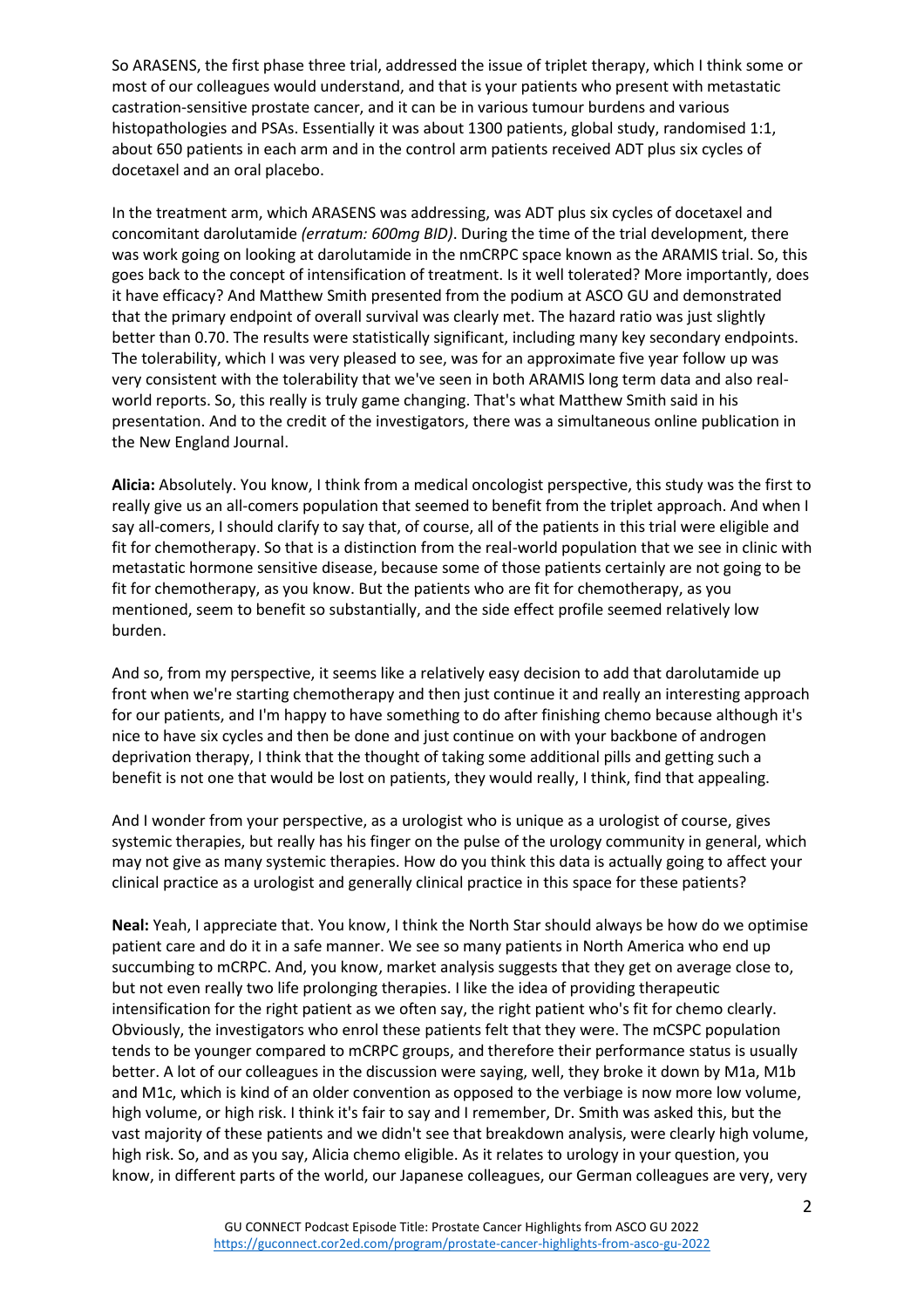comfortable, that is urologists, in giving systemic therapies, less so in North America. But to me, it's always been as long as the patient is getting quality care, and frankly, the multidisciplinary team is really the best standard. This data really, I think, requires us to look beyond not just ADT and adding doce(taxel) and daro(lutamide), but we still have many patients and throughout the world who have mCSPC and they just get monotherapy ADT. You and I have worked together with ASCO back in 2020, demonstrating that even with all the couplet treatments, ADT doce(taxel), ADT abi(raterone), ADT apa(lutamide), ADT enza(lutamide) so many urologists just use monotherapy, watch the PSA go down and declare victory. But now we have just an abundance of level one evidence that to optimise patient care, level one evidence a survival prolongation, we have to do better.

**Alicia:** I would agree, and I think that in terms of clinical practice, if we can at least move the bar to using combination therapy and really considering that in the metastatic hormone-sensitive setting, the backbone has to be ADT plus an AR-targeted agent at this point, and then we can add docetaxel from my perspective based on the data, if we find that that's right for the patient. That would be, I think, the way that I try to think about this. But you know, of course, that's not exactly how ARASENS was designed, but to your point of the bigger issue that we have in prostate cancer, it's time for us to really think about this intensified androgen deprivation as being standard of care and the first thing that we do in the metastatic hormone sensitive setting.

**Neal:** Yeah, I fully agree with you. And you know, one note is that the control arm, the ADT/ doce(taxel)/placebo in ARASENS had a disproportionate amount of life-prolonging therapies, as you'd probably expect, because those patients progressed sooner. And yet the overall survival clearly still benefited the triplet therapy. Yeah, I mean, life prolongation, intensification and not to compromise safety and tolerability. Of course, for many of our colleagues around the world, it's also about accessibility and cost, and we continue to move forward to try to make that less of an issue for anyone who presents with advanced prostate cancer.

You know, Alicia, we saw really fascinating concomitant presentations for patients who were to receive first-line mCRPC and these are the use of combination therapies. And the trials were similar, but there were some really key differences for our mCRPC patients, and I'm referring to the PROpel trial and the MAGNITUDE trial. The combination here being abiraterone acetate with prednisone plus olaparib that was PROpel, versus a control arm of abiraterone and in MAGNITUDE it was niraparib, a different PARP inhibitor with abiraterone. So, can you give us an overview?

**Alicia:** Absolutely. And I really commend our field for getting these studies done and for coming up with, I think, what is really quite a compelling biologic rationale that wouldn't necessarily be considered unless we really did some of that early work, that preclinical work and then and saw some interesting signals in phase 2.

So let's start with the PROpel trial, but of course, we're going to talk about both. These are both, as you said, similar studies that are occurring in the first-line, metastatic CRPC population. Patients could have been exposed to docetaxel in the PROpel trial in the metastatic hormone-sensitive setting, but not in the mCRPC setting. And these patients who had not yet been exposed to an ARtargeted agent were enrolled and randomised in a 1:1 fashion to abiraterone with or without olaparib. Importantly, in the PROpel trial, this included all comers, so they didn't know in advance whether patients had DNA repair defect alterations, that wasn't required for their enrolment, that wasn't required for a prospective stratification or plan. It was really something that was assessed, of course, but was not part of the prospective management or construction of the trial. The primary endpoint was radiographic progression-free survival by the investigators assessments. But of course, they had secondary endpoints, some of which are not yet mature, like overall survival.

So, in terms of that radiographic PFS assessment, what they found was that the combination of abiraterone and olaparib was associated with an improvement of rPFS with a hazard ratio of 0.66, and this was highly statistically significant. That, of course, was by investigator assessment, but was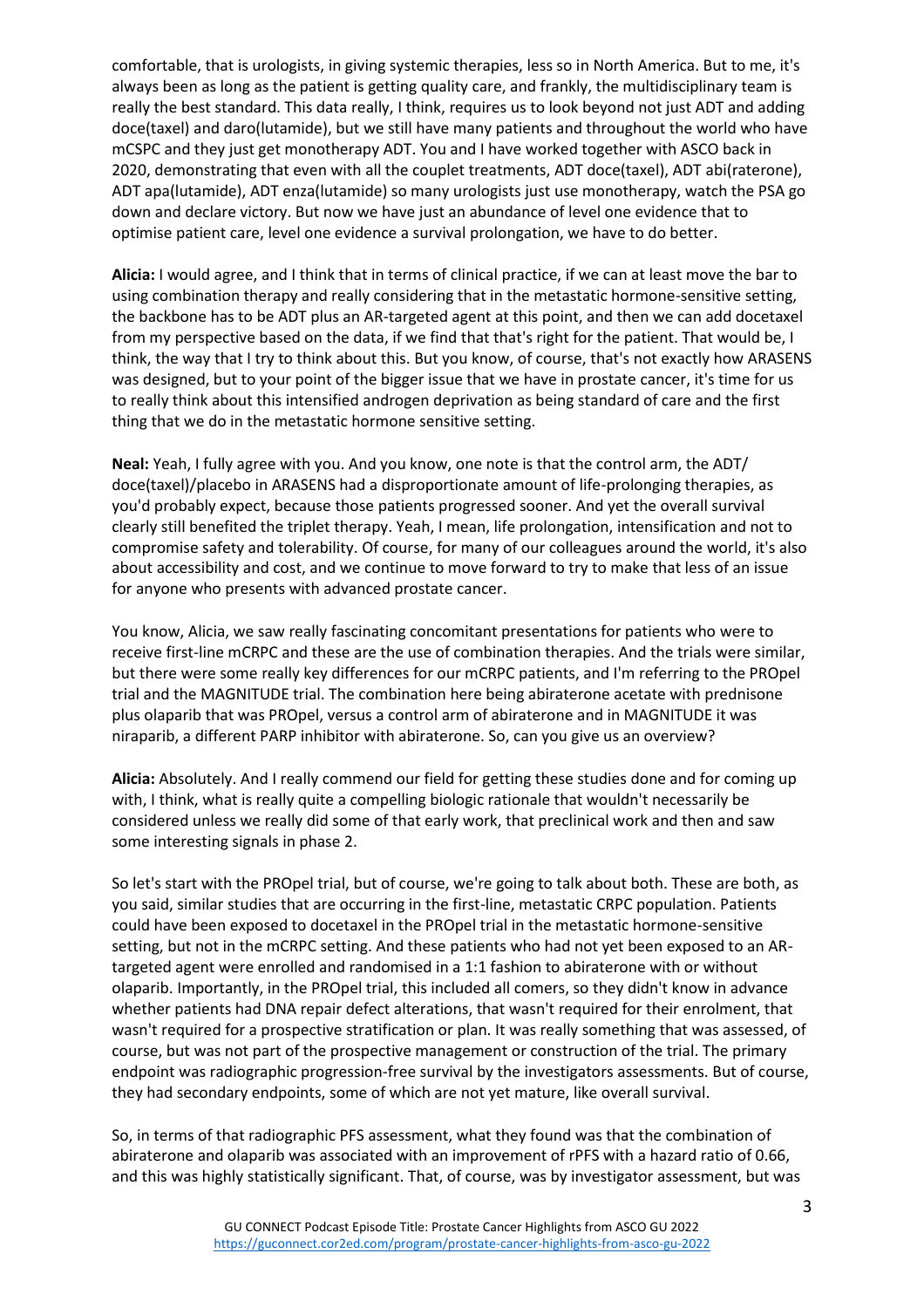upheld by the blinded independent central review, which had a hazard ratio of 0.61. So really, even when the centrally reviewed images were compared, that was maintained, which I think is important. Also important on the subgroup analyses those patients who had HRR mutations and those patients who did not have HRR mutations both appeared to benefit from the combination of abiraterone and olaparib. So, it wasn't just those patients with these DNA repair defect mutations who seemed to benefit. And as I mentioned, the survival data is not yet mature, so we will have to wait to find out where things ultimately go.

In terms of the safety profile, there were not any new safety signals, and there had been some questions raised in prior studies about cardiac events and perhaps about thromboembolic events, and there wasn't a significant difference between the groups in terms of that, though these were, of course, events of interest and were assessed. So, in general, when I look at this data and this phase 3 trial, I think it's really interesting that this preclinical consideration that the combination of abiraterone and a PARP inhibitor, in this case olaparib, might lead to a *BRCA*-ness type of a profile that seemed to bear out even in patients who don't have those DNA repair defect alterations. So really interesting and I think really pretty compelling data.

**Neal:** Yeah, that's a really great overview. Yeah, you're absolutely right. So what we've learnt, what did earlier trials that led to the approval of olaparib, the first and, you know, major landmark paper, which was the PROfound trial led by Maha Hussain and Johann de Bono, was really an important study that showed that patients with homologous recombinant repair mutations did markedly better when they were sequenced after progressing on a novel hormonal agent to a PARP inhibitor versus getting sequenced to another novel hormonal agent, which we see a lot of that sequencing that occurs.

As you said, this study 8 that Noel Clarke presented on a few years back at ASCO prior to the pandemic, demonstrated in an all-comers population that the combination was effective. And you've done a great job in reviewing this. This rPFS data is really quite significant, especially in the setting for first-line mCRPC, where the control arm is an active agent abiraterone acetate, and many of our colleagues are saying "well, we want to see overall survival". That's a typical comment, I should say regulatory approval pathway. Often times, many of our major phase 3 studies have had co-primary endpoints, but it really was quite dramatic. The combination, and as you say, why would that work? Why would it intuitively work in a wild type HRR population? Well, the combination enhances the *BRCA*-ness perhaps, and enhances PARP inhibitor activity.

And similarly, there's data to suggest that the AR-receptor is also potentially modified in such a way as to decrease resistant pathways. I think it was reassuring to see that only with a small number of patients who were found to have pulmonary embolic phenomenon, mostly on radiographic imaging, that it was pretty well tolerated, a little bit more in total side effects as you'd expect when you combine two agents versus one. And so, the other thing Alicia, I'd love to ask you this, does PROpel teach us that we shouldn't get next generation sequencing testing?

**Alicia:** Well, that is a great question and so important for us in clinical practice because I think over the last few years, we've all recognised that this is something that if we do want to do it, we need to set up the systems, have our clinics set up so that we can identify the patients, have the workflows arranged so that we can effectively send out for these tests. And that hasn't always been an easy process. And so, of course, if there's information that suggests that we no longer need to do that, then it would be a load off of everyone's shoulders, I think. However, I don't think that that's what PROpel suggests, particularly when we're thinking about germline testing, because we do know that the rate of germline DNA defects or these HRR mutations, amongst other heritable family cancer syndrome mutations, the rate in this metastatic population is over 11%, at least in some of the data that we have to sort of look at this population. And in this study itself, it was even higher. So I think that when we're thinking about germline testing in particular and the implications that this testing can have for families, for daughters who need to continue to go through screening for breast cancer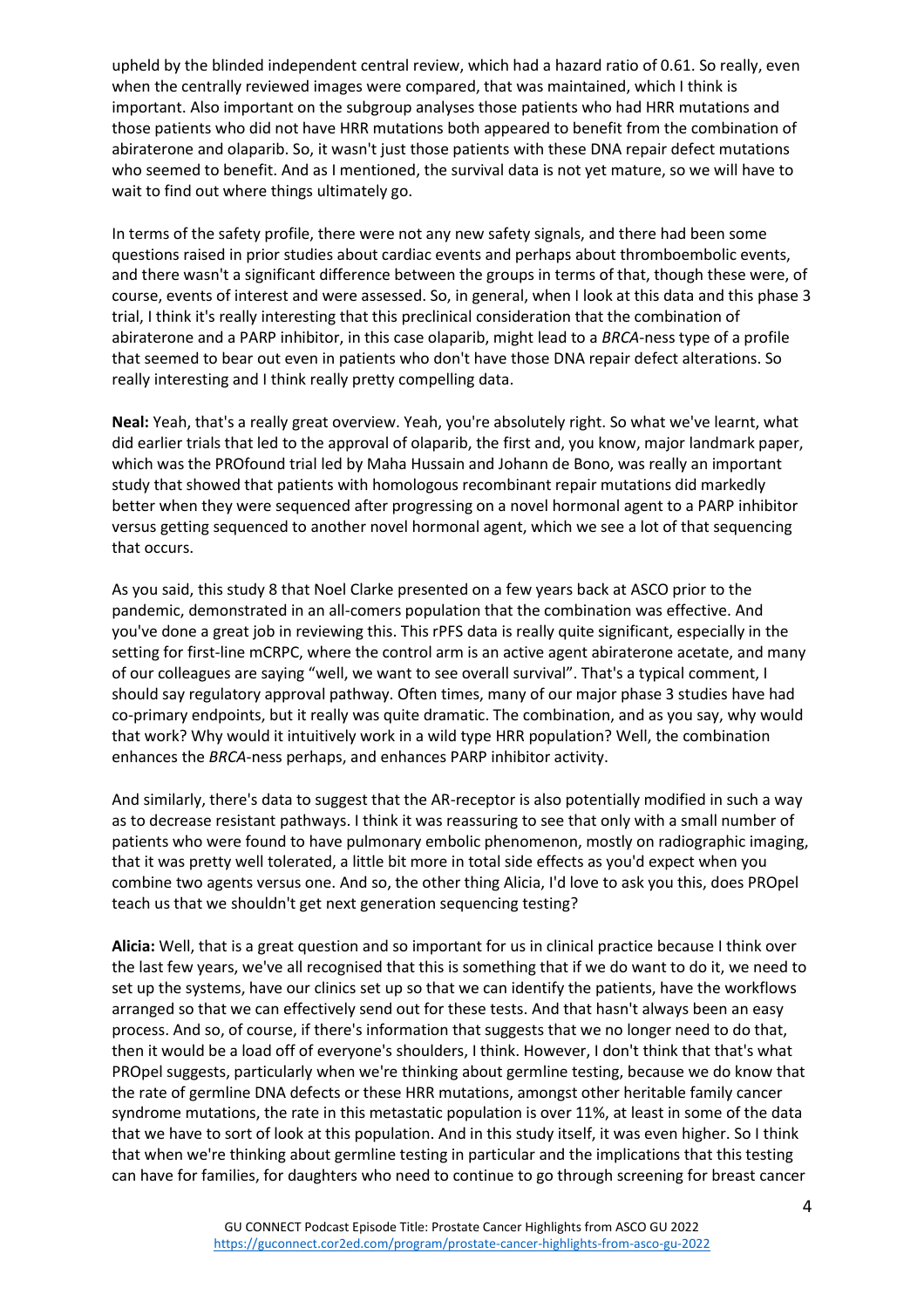or to consider whether they have symptoms that may suggest they have ovarian cancer, or for sons who may be at risk for prostate cancer and for anyone who may be at higher risk because of these syndromes of pancreatic cancer or colon cancer or other heritable syndrome type cancers, we need to make sure that our patients have access to that information.

It's not all about the therapeutic implications, and I would also say that as we move further and further into this era of precision medicine, understanding the genetic makeup of the patient and understanding the genomic makeup of the tumour is not going to be something that we turn away from. This is increasingly important and may also give us opportunities to use other therapies in the future. So long answer, but short answer is no. It does not mean that, Dr. Shore.

**Neal:** I'm so happy you said that because I fully agree, and I don't think that's what the goal of PROpel was to say is not to do testing. Testing is extremely important for all the reasons that you said. Interestingly, it was about 30 percent of the patients had HRR mutations, very similar to what we saw in the PROfound study. But you're absolutely right, cascade family testing. And I think we're going to see additional sub-analyses of the different HRR mutations and how those patients did versus those with wild type. So I think, you know, this is going to be very provocative for us to continue to think about a subset analysis and how patients ultimately do. And then like so many things that we talk about as you know, safety, tolerability and cost, and I'll be interested to see how that works out over time.

Alicia, you did an amazing job, as you always do in summarising studies, and so the PROpel was a little bit more straightforward, you know, two arms, all comers. The MAGNITUDE was a little bit more of an academic design study, meaning that it was two arms. But each arm then also had a bifurcation and had two arms. Can you kind of do the overview on how MAGNITUDE was that study design was different in sort of an overarching way? And what did that study teach us?

**Alicia:** Absolutely. And I would say that the MAGNITUDE design reminded me a little bit of the PROfound design just in that they had these different cohorts to try to really look so much more closely at patients by these different HRR mutation subgroups. And I also would commend the team that designed the trial because they built in a futility analysis that would prevent patients who were not going to benefit from the combination that I'll talk about, prevent them from getting ongoing treatment and being included in a trial if they were not actually going to benefit. So I really think that this design was a good one, especially from a patient perspective.

So just like PROpel, the MAGNITUDE trial was a trial that was designed to assess the first-line of therapy in metastatic CRPC and prior taxane exposure with docetaxel was allowed if it was given in the metastatic hormone-sensitive setting. But patients were enrolled, they were all prospectively assessed for DNA repair defect alterations, and there were a number. Again, these were very similar to those included in some of the studies we've seen before, including PROfound. And they were allocated to a particular cohort either the HRR biomarker positive cohort or the HRR biomarker negative cohort. And the reason that I mentioned this important design is because within each cohort, these patients were randomised to treatment with abiraterone and ADT with or without niraparib. And of course, there was a similar idea that the combination of an AR-targeted agent and a PARP inhibitor here might result in a *BRCA*-ness that might help even those patients who are HRR mutation negative. However, in the HRR mutation negative cohort in this MAGNITUDE trial, there did not seem to be a benefit to the combination of abiraterone and niraparib as compared to abiraterone alone. And you mentioned before this abiraterone control arm here being actually quite a powerful control arm. This is a highly active therapy and is one of our most used agents. So this combination was certainly up against quite an uphill battle, I would say. But importantly, there was not a benefit and this arm, this cohort stopped enrolling. And I think that's important from a patient perspective, not enrolling in a combination that's not expected to help. The study, of course, continued enrolling in the HRR positive subset and the primary endpoint here was radiographic progression-free survival. And when the investigators looked at the radiographic progression-free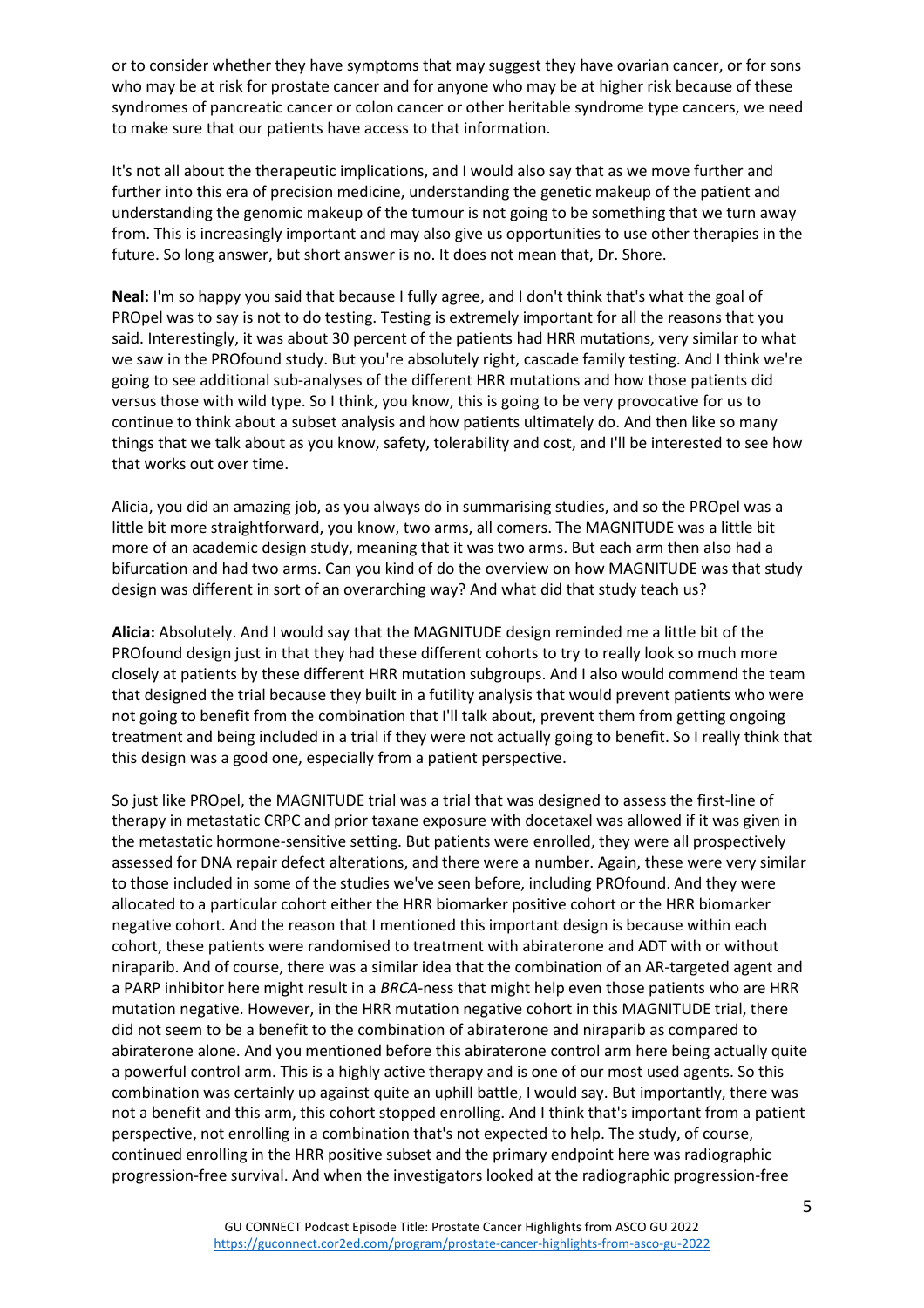survival endpoint after completing enrolment, they found a hazard ratio, demonstrating a benefit to the combination of abiraterone and niraparib versus abiraterone and ADT alone of 0.53, and this was highly statistically significant. So this was a centrally reviewed radiographic progression-free survival endpoint demonstrating that benefit, and it was very, very strong. Importantly, these patients also seem to benefit in terms of having that combination versus the abiraterone alone in terms of time to symptomatic progression, as well as PSA progression. This was all very consistent as they continued follow up and looked at these secondary endpoints. So from my perspective, this also demonstrated a benefit to that combination of an AR-targeted agent and the PARP inhibitor in this case, niraparib, and was a really interesting trial that demonstrated tolerable safety profile and compelling results.

**Neal:** That was fantastic. So here you have in MAGNITUDE, their final report, 100% of the patients who had an HRR mutation. I think about 40% were *BRCA2*, who clearly had an impressive hazard ratio and an rPFS benefit, OS is still waiting. One of my questions is, there were some important differences and you brought them up in terms of the inclusion criteria and why there was a futility analysis or a futility analysis that demonstrated futility and the control arm, as opposed to what we see in the 70% of patients in the PROpel study that didn't have a mutation and that clearly there seemed to be benefit in that overall population. One of the things I thought was important from Kim Chi's presentation at ASCO GU was demonstrating that, you know, our patients who have *BRCA2* and other HRR mutations, it's clearly a worsening phenotype and biology that correlates with the genomic profiling; these patients, it's just a more virulent form of the disease.

So I guess based upon the findings of MAGNITUDE and PROpel Alicia, how would you apply this today in your clinic when you see patients this week? I guess it's a little bit of a tough question, right? You're going to kind of want to wait till the final OS in both studies and have an opportunity to read the publications. But let's assume that there's an approval or there's some access to get combination therapy. How do you think about this now in the clinic?

**Alicia:** I think that's one of the most important questions for these trials, in particular because as we've discussed earlier, androgen receptor targeted agents like abiraterone are things that we're trying to use in the metastatic hormone-sensitive setting or perhaps in the non-metastatic CRPC setting, not abiraterone, but other agents, because we're trying to use this ADT plus intensified approach as early as possible. You know, whether in your clinic or in my clinic, we're going to have a lot of patients in the first line mCRPC setting who have not been exposed to abiraterone previously. Whether there's going to be a large enough population to make a meaningful difference in our practices, I think remains in question.

However, if we look at real world data, we know that we are as a community not intensifying. So at least half of patients are not getting that intensified strategy early on. So I do think that this will affect a lot of patients. It will probably affect my patients after we see the survival data, after we have an approval for niraparib in this setting and an expansion of approval, perhaps for olaparib in this setting. But I do think that as we continue to evolve as a field, we may see this type of an approach get extrapolated even into the hormone-sensitive setting. And of course, that's a pretty big leap. And I think that the trials need to be done to show us that that's going to be of benefit. But I wonder if that may be what may happen in some patients, particularly younger patients, particularly patients I would think with HRR mutations who people want to potentially be as aggressive as possible and patients want to be as aggressive as possible. But just to be clear for the audience, I am not suggesting that we should do that and we don't have the data to show that that's actually the way to go. I just know that as physicians, sometimes we take some leeway in what we actually do in clinic, and I wonder if that may be the way that we go as we try to move treatments earlier on and help patients more effectively.

**Neal:** Yeah, a great point. Absolutely. Clearly, the PARP inhibitors are not approved in mCSPC, we have, you know, two approvals in mCRPC, the combination is not yet approved, but it certainly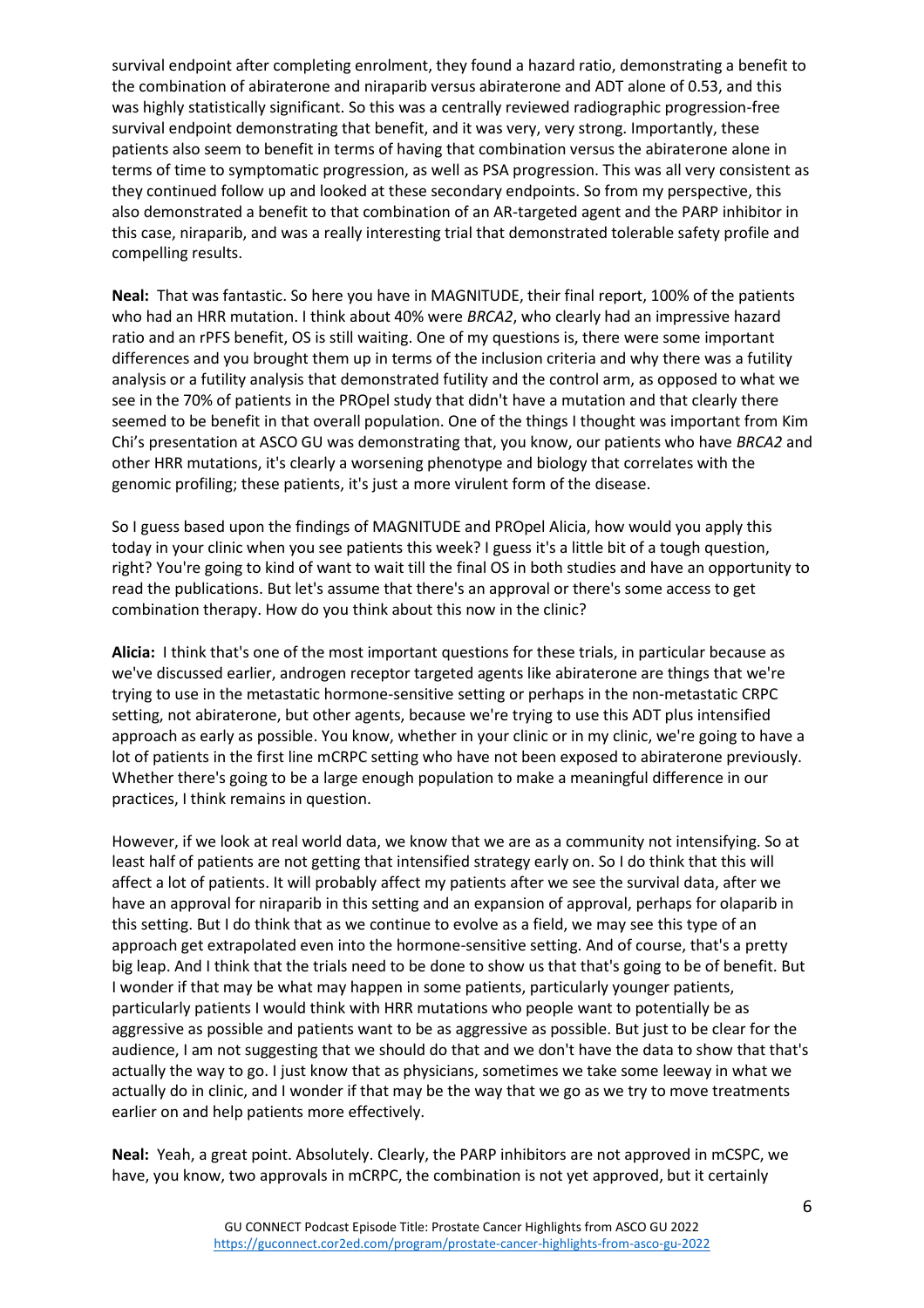seems like there's a possibility that it could moving forward and then how to square this data for patients who have a mutation, typically most commonly on *BRCA2*.

**Alicia:** You know, these certainly were big blockbuster therapeutic trials, but we saw some really interesting and actually quite compelling data in other arenas. And one of the most interesting, I thought, was a presentation by Dr. Daniel Spratt on the use of artificial intelligence and how it may be used to predict whether androgen deprivation therapy may be of benefit to patients and when given with radiation in patients who have localised prostate cancer. Really trying to understand which patients are going to benefit from that intensified strategy of radiation and ADT, versus which patients may benefit mostly from the radiation itself and not benefit from the ADT. I'd love to hear your thoughts on that Neal.

**Neal:** Well, thanks. I thought this was a remarkably fascinating and disruptive, technology, so, yeah, Dan Spratt did a great job, prior to him there was an earlier presentation by Osama Mohamad, who reviewed this concept of deep machine learning and why an artificial intelligence can potentially be rather significant in both in a predictive and prognostic way. Dan Spratt gave the presentation and Felix Feng was the senior author on this presentation. This was really pretty cool.

They look at this notion of artificial intelligence or deep machine learning where you essentially digitise the histopathology on slides. And they took five really well-designed NRG/RTOG trials and they trained the artificial intelligence to come up with a treatment interaction test to see if the AI biomarker positive disease, could it inform in terms of the likelihood of developing progression of disease, first actually looking at biochemical recurrence and then later on, and most importantly what Dan talked about was did you need or not need to use androgen deprivation therapy based upon what the AI algorithm had shown? And they basically had a P value of 0.002. And so the patients who had AI biomarker positive disease, these patients and it was about 39% of the patients studied, ADT if given, had a greater benefit compared to our radiation therapy alone.

So converse of that is about 61% of patients didn't require having ADT, it didn't improve their outcomes, they could have easily gotten away with not having ADT. And of course, as we all know, testosterone suppression is no free lunch. There's a lot of downward safety issues and men, as a general rule, the vast majority don't like being castrated, and this was in a population of patients receiving radiation therapy who were intermediate and high risk localised, you know, five wellconducted NRG trials. Of course, this was a retrospective study. And so, yeah, you know, if we can avoid giving unnecessary T suppression, that's really a remarkably important opportunity.

What's really nice from a practical standpoint is this doesn't require tissue. A lot of our risk stratifying molecular assays, you got to burn some tissue and the turnaround time can be rather long. So in my discussions with the authors, the turnaround time ultimately could really be truly 48- 72 hours. You know, you just send in your slides, they get digitised, the slides come back home and the read is really rather quick so those two practical aspects, I think, are really, really important. Their conclusion was that, you know, this was a successfully validated phase 3 study of a first predictive biomarker of using ADT or not for localised radiation therapy for intermediate risk patients.

I think the exciting part to me is there's certainly a lot of opportunity to do some prospective studies and some market adoption. But I thought this was and could go on to be an extremely disruptive technology with arguably, need to show this, but some cost savings as well. But I'm curious, Alicia, you know, how did you feel about this presentation?

**Alicia:** I felt very similarly. I really think that the idea that we can use the slides that we've already made and have them rapidly digitised and then of course, have this AI system assess, I think it's so fascinating things that a pathologist cannot really assess with his or her naked eye. These are these are factors and features that we as human beings can't assess.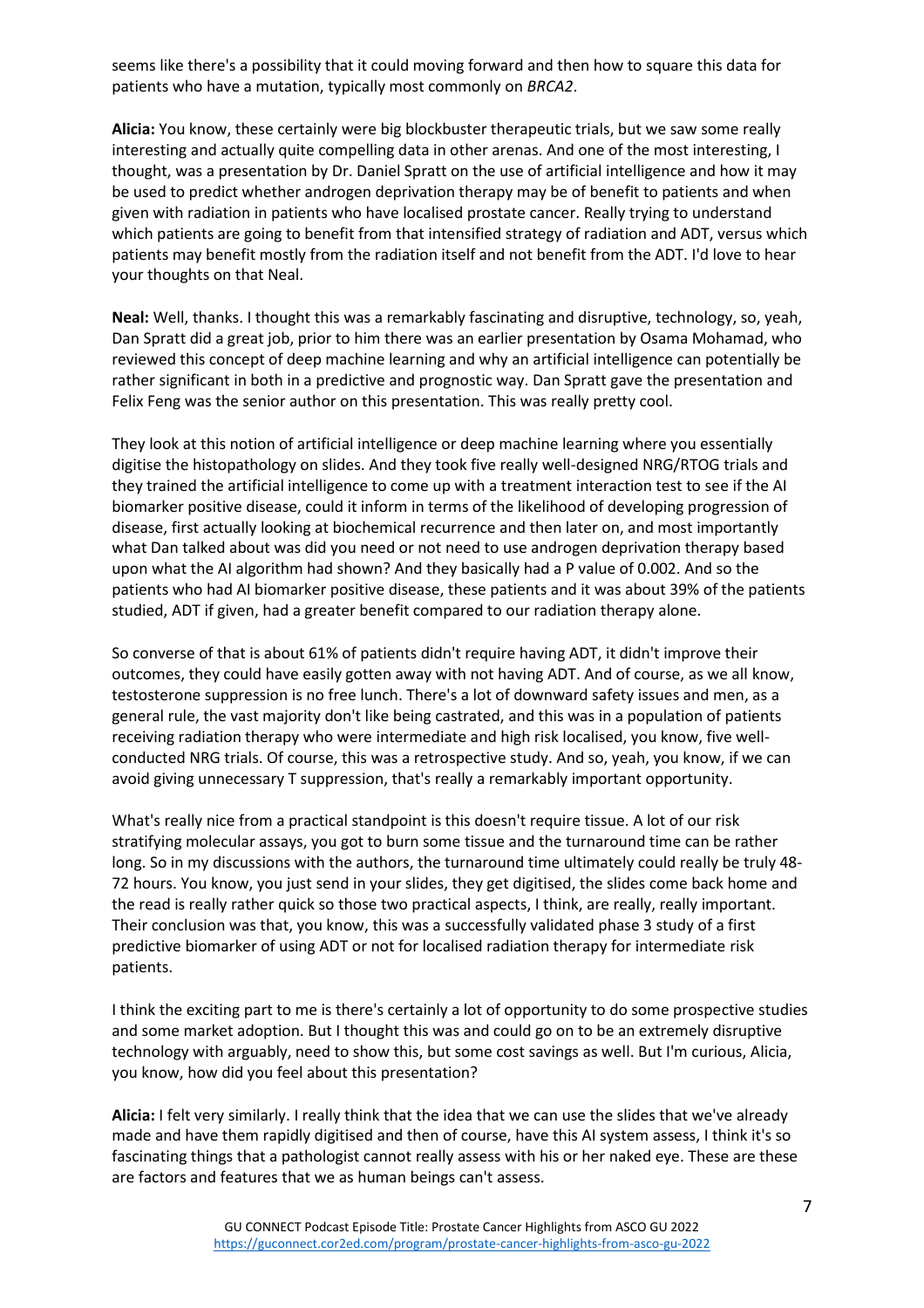So, it's amazing to me that it's so precise and so nuanced while also being so fast and potentially, as you mentioned, scalable because of the way that it's done, it's not a several week turnaround, it doesn't require additional samples, it's not taking away tissue or materials that we need to continue to potentially use for our clinical care.

So, I really view this as something that can be disruptive, but most importantly, transformative for us as a community as well as for the individual patient. And to your point about preventing patients from undergoing castration, there is not a patient around, I think, who would willingly sign up for ADT if he knew that it wasn't going to be helpful. And even those who do sign up, I'm not sure how willing they are. They want to have better disease control outcomes, but it's not what anyone wants to feel uncomfortable from the treatment. So and to have the medical effects of the treatment. And that is to put it mildly, we all know that there are complications from ADT and we want to avoid those, if we can, in any way. So, I think this is a phenomenal approach, and I'm really excited to see how this actually rolls out into our clinical practices.

**Neal:** Yeah, I agree with you, and I can envision where you, you send off a biopsy and you have the histopathology and from your respective pathologists and concomitantly you send this off for the AI processing. And then when the patient comes back to your clinic, whether you're the medical oncologist, the urologist or the radiation oncologist, and now you have not only the grade group scoring, but you also now have this information that would help really inform decisions and treatment opportunity.

**Neal:** Alicia, I wonder if you can give me some of your thoughts on what were some of the impressive key posters that you ran across, I'd love to get your thoughts on that?

**Alicia:** Thanks, Neal. Yes, there were multiple posters that really did, I think, make an impact, which is great, another good thing about GU ASCO 2022 of course, this year. One of the interesting ones this year was really looking at the association between deep PSA responses in the TITAN trial and in the SPARTAN trial, with quality-of-life outcomes in patients who are being treated with apalutamide. And it was really interesting and I think consistent with our expectations that those patients who had deeper PSA responses that they defined to less than 0.2 nanograms per millilitre seemed to have better, at least numerically better scores on these health related quality of life patient reported outcomes. And I think that really does help us as clinicians know that if we can get these better responses, we will hopefully have better quality of life in our patients because as we would expect, there might be better disease control.

Similarly, in that there was another large trial that did sort of a secondary analysis. We saw that in the lutetium VISION trial, there was an analysis that looked at treatment related adverse events and tried to better characterise those for us as clinicians. In this secondary or post hoc analysis, they looked at the relationship between exposure duration, so time of being exposed to a particular therapy and the frequency of those treatment related adverse events. And they saw that if they adjusted for the amount of time to which patients were actually exposed to lutetium, there was actually a really comparable incidence of these treatment related adverse events between arms. So if you adjusted really the rate of these adverse events was low. Now, of course, we don't have the availability of lutetium yet in the United States or elsewhere in the world unless you're on a clinical trial. But it is good to know that the drug is relatively well tolerated when it does hopefully get approved at some point in the future.

And the final one that I'll mention was an analysis that was presented by Kerri Winters-Stone, who is out of Oregon Health and Science University in Oregon and who has done a lot of work looking at functional assessments in men with prostate cancer. She and her team tried to understand whether there were factors that might help us predict in men who have advanced prostate cancer, which ones may have a fall related to their treatment or just during their treatment. She was able to identify that amongst men with a history of ADT use and a history of falls, these men seem to be less